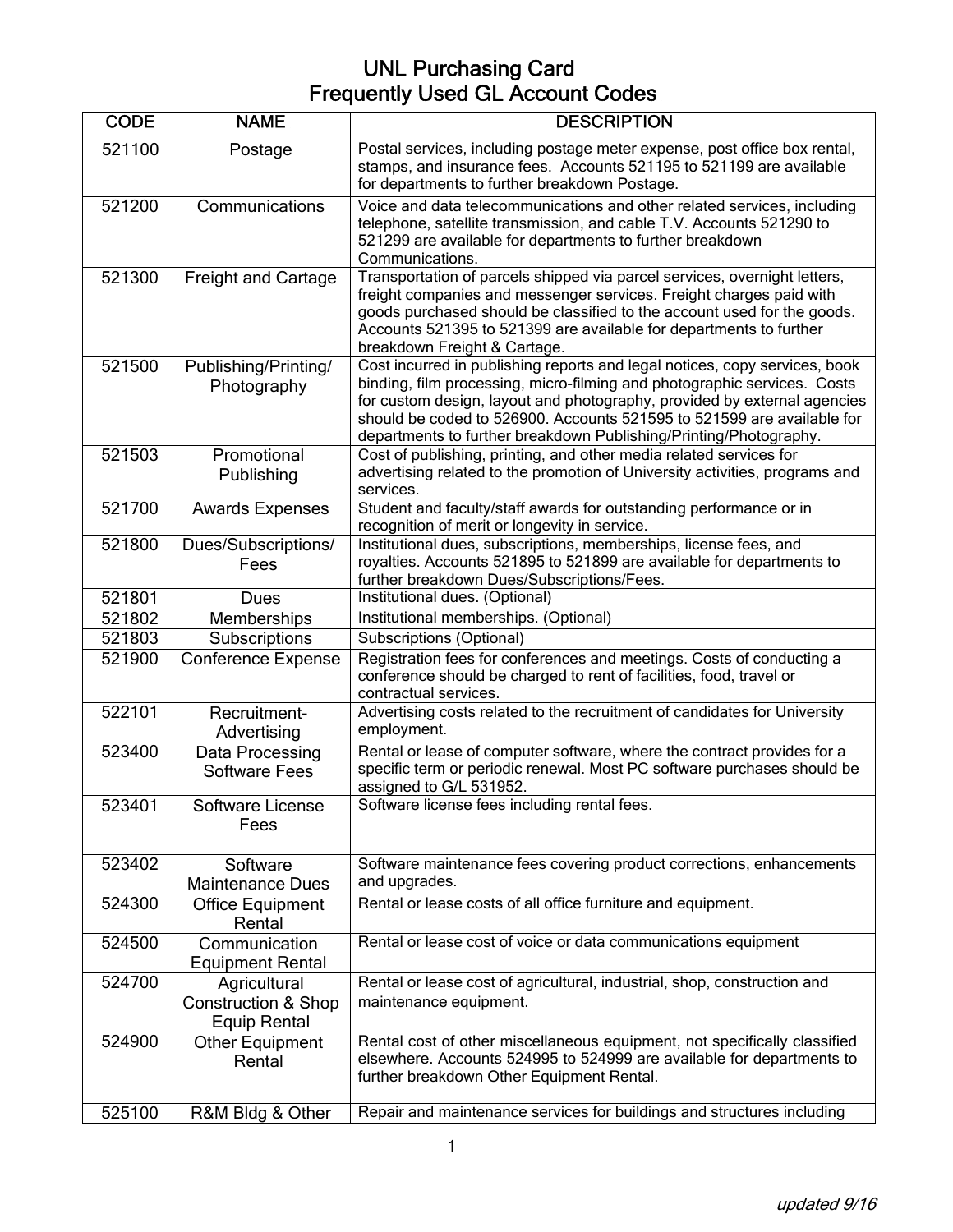|        | <b>Structure</b>                             | equipment attached to the building (ex. Painting a door).                                                                                                                                                     |
|--------|----------------------------------------------|---------------------------------------------------------------------------------------------------------------------------------------------------------------------------------------------------------------|
| 525101 | Renewals Bldg &<br><b>Other Structure</b>    | Renewal and replacement upgrade expense (ex. Replacing a door).                                                                                                                                               |
| 525200 | R & M Office                                 | Repair and maintenance services for office machines, furniture, copying                                                                                                                                       |
|        | Equipment                                    | machines and other office equipment. Accounts 525295 to 525299 are<br>available for departments to further breakdown R & M Office Equipment.                                                                  |
| 525250 | R & M Household &                            | Repair and maintenance services for furniture, kitchen and other                                                                                                                                              |
|        | Institutional                                | equipment used in residence halls or other residential and food service<br>facilities.                                                                                                                        |
| 525300 | R & M Motor Vehicles                         | Repair and maintenance services for passenger cars, station wagons,<br>vans, trucks and buses.                                                                                                                |
| 525500 | R & M Research<br>Equipment                  | Repair and maintenance services for research and other scientific<br>equipment.                                                                                                                               |
| 525650 | R & M Photo & Media                          | Repair and maintenance services for photographic, photo laboratory, and<br>media related equipment.                                                                                                           |
| 525700 | R & M Agricultural                           | Repair and maintenance services for agricultural, industrial, shop,                                                                                                                                           |
|        | <b>Construction Shop</b><br>Equipment        | construction and maintenance equipment. Accounts 525795 to 5251799<br>are available for departments to further breakdown R & M<br>Agricultural/Construction/ Shop Equipment.                                  |
| 525900 | R & M Other                                  | Repair and maintenance services for all miscellaneous personal property                                                                                                                                       |
|        | Equipment                                    | not specifically classified elsewhere. Accounts 525995 to 525999 are                                                                                                                                          |
| 526900 | <b>All Other Contracted</b>                  | available for departments to further breakdown R & M Other Equipment.<br>Use only for miscellaneous contractual services not specifically classified                                                          |
|        | <b>Services</b>                              | elsewhere. Repair and maintenance services should be coded to                                                                                                                                                 |
|        |                                              | 525XXX. Accounts 526990 to 526999 are available for departments to<br>further breakdown All Other Contracted Services.                                                                                        |
| 529100 | Gas and Heating<br>Fuels                     | Natural gas, fuel oil and other consumable energy commodities.                                                                                                                                                |
| 529200 | Electricity                                  | Electricity.                                                                                                                                                                                                  |
| 531100 | <b>Office Supplies</b>                       | Office supplies, including forms and publications used in departmental                                                                                                                                        |
|        |                                              | offices, excluding computer supplies. Accounts 531190 to 531199 are<br>available for departments to further breakdown Office Supplies.                                                                        |
| 531101 | <b>Office Equipment</b><br>Under \$5,000     | Office item unit prices under \$5,000.                                                                                                                                                                        |
| 531112 | <b>Furniture Less than</b><br>\$5,000        |                                                                                                                                                                                                               |
| 531200 | Household &<br><b>Institutional Supplies</b> | Clothing, linen, food utensils, laundry and sanitation supplies and<br>enforcement items. Accounts 531290 to 531299 are available for<br>departments to further breakdown Household & Institutional Supplies. |
| 531395 | <b>Food Supplies</b>                         | Food purchases according to PCard guidelines. Food purchased for                                                                                                                                              |
|        |                                              | teaching/education purposes use 531600. Food purchased for research<br>use 533100. Food purchased for resale use 571100.                                                                                      |
| 531400 | <b>Miscellaneous</b><br><b>Supplies</b>      | Fraudulent, invalid or personal purchases and their associated credits.                                                                                                                                       |
| 531500 | <b>Agricultural Supplies</b>                 | Cost of agricultural supplies, such as feed, seed, fuels, veterinary                                                                                                                                          |
|        |                                              | supplies and agricultural chemicals. Accounts 531575 to 531599 are<br>available for departments to further breakdown Agricultural Supplies.                                                                   |
| 531600 | <b>General Instruction</b>                   | Supplies and repair parts used for instruction, educational and                                                                                                                                               |
|        | Education &                                  | recreational programs, including instruction and teaching aids, books and                                                                                                                                     |
|        | Recreation                                   | athletic supplies. Food for teaching/education purposes. Accounts                                                                                                                                             |
|        |                                              | 531695 to 531699 are available for departments to further breakdown<br>General Instruction Educational & Recreation.                                                                                          |
| 531650 | Audio/Visual                                 | Audio/Visual equipment under \$5,000.                                                                                                                                                                         |
|        | <b>Equipment Under</b>                       |                                                                                                                                                                                                               |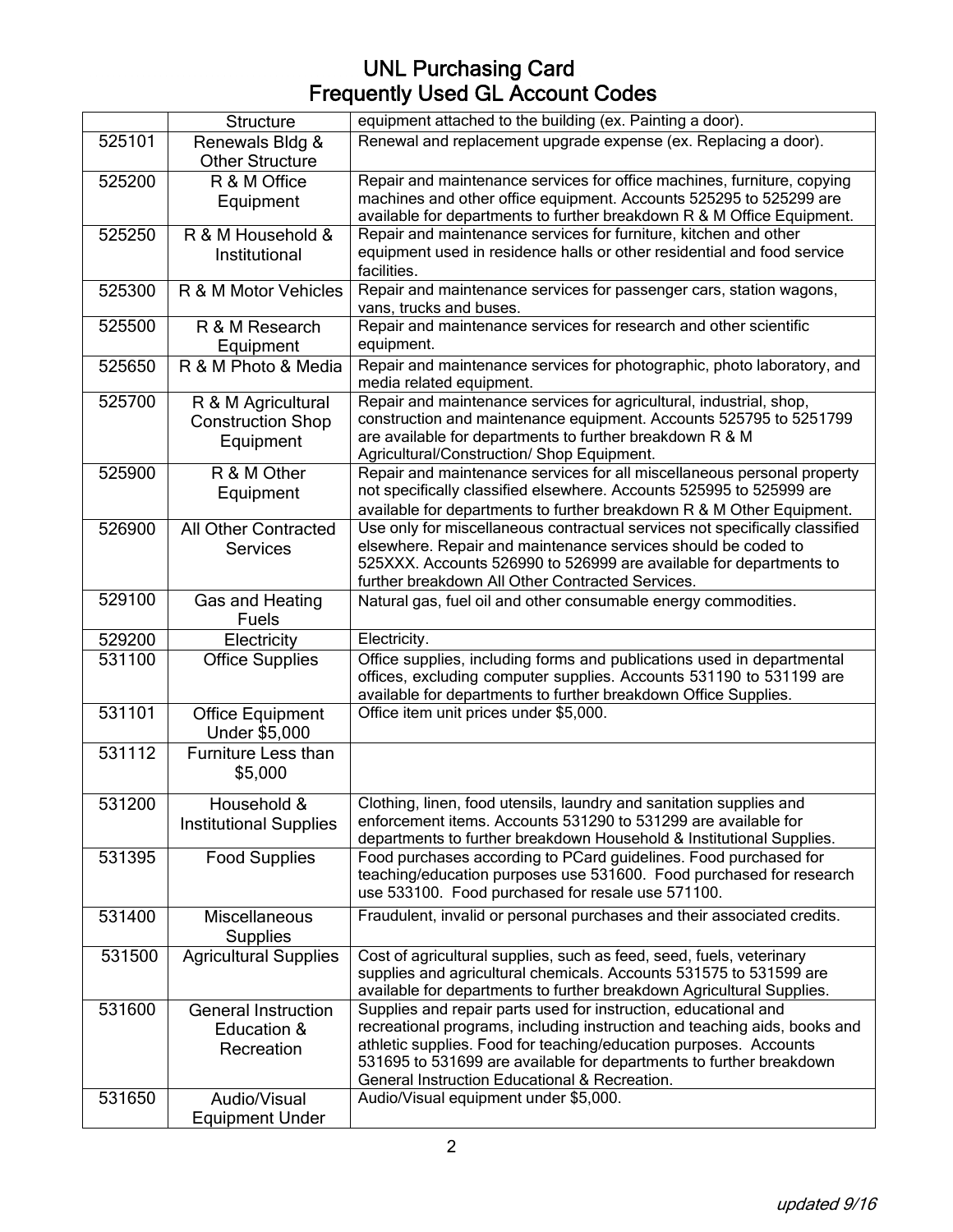|        | \$5,000                                                             |                                                                                                                                                                                                                                                                    |
|--------|---------------------------------------------------------------------|--------------------------------------------------------------------------------------------------------------------------------------------------------------------------------------------------------------------------------------------------------------------|
| 531651 | Photography<br><b>Equipment Under</b><br>\$5,000                    | Photography equipment under \$5,000.                                                                                                                                                                                                                               |
| 531675 | Communication<br><b>Equipment Under</b><br>\$5,000                  | Communication equipment under \$5,000.                                                                                                                                                                                                                             |
| 531700 | Engineering,<br>Technical &<br>Communication                        | Survey and drafting supplies and communication supplies, which are not<br>used for instructional purposes.                                                                                                                                                         |
| 531800 | Construction &<br>Maintenance<br><b>Supplies</b>                    | Materials and supplies used in building repairs and grounds upkeep, such<br>as steel products, lumber, shop supplies, concrete and tools. Accounts<br>531895 to 531899 are available for departments to further breakdown<br>Construction & Maintenance Supplies.  |
| 531801 | Agricultural/Const./<br>Shop Equipment/<br><b>Replacement Parts</b> | Repair parts for agricultural, construction and shop equipment.                                                                                                                                                                                                    |
| 531802 | <b>Shop Supplies</b>                                                | Shop Supplies (Optional).                                                                                                                                                                                                                                          |
| 531900 | <b>Computing Supplies</b>                                           | Supplies related to computer operations, such as cables, printer ribbons<br>or cartridges, diskettes, expansion cards, and licensed PC software<br>packages. Accounts 531995 to 531999 are available for departments to<br>further breakdown Computing Supplies.   |
| 531950 | <b>Computing Supplies -</b><br><b>PC Printer Under</b><br>\$5,000   | Personal computer printers under \$5,000.                                                                                                                                                                                                                          |
| 531951 | PC Accessories<br>Under \$5,000                                     | Personal computer accessories under \$5,000.                                                                                                                                                                                                                       |
| 531952 | <b>Computing Software</b>                                           | PC Software packages under \$10,000.                                                                                                                                                                                                                               |
| 531955 | PC Under \$5,000                                                    | Personal computer under \$5,000.                                                                                                                                                                                                                                   |
| 533100 | Research and Lab<br>Supplies                                        | Chemicals and other laboratory supplies that are normally consumed or<br>expended with use; food for research; accounts 533300, 533500 and<br>533909 are also established for general lab supply usage to allow<br>departmental tracking of specific supply costs. |
| 533103 | Research & Lab<br><b>Equipment Parts</b>                            | Repair parts for research and laboratory equipment.9/20/20139/20/2013                                                                                                                                                                                              |
| 533200 | Glassware/<br>Plasticware                                           | Petri dishes, pipettes, disposable culture tubes, microscope slides.                                                                                                                                                                                               |
| 533300 | Research Lab<br>Access                                              | Research lab Accessories.                                                                                                                                                                                                                                          |
| 533500 | Miscellaneous Lab<br><b>Supplies</b>                                | Miscellaneous laboratory supplies, i.e. nylon brush, medicine tube brush.                                                                                                                                                                                          |
| 533910 | <b>Research Equipment</b><br>Under \$5,000                          | Research equipment under \$5,000.                                                                                                                                                                                                                                  |
| 534100 | Auto Supplies/<br><b>Accessories/Parts</b>                          | Automotive repair parts, fuel and lubricants. Accounts 534190 to 534199<br>are available for departments to further breakdown Auto<br>Supplies/Accessories Parts.                                                                                                  |
| 541700 | <b>Travel Conference</b><br>Expense                                 | Registration fees held at out-of town sites.                                                                                                                                                                                                                       |
| 544700 | <b>Travel - Conference</b><br>Expense - Foreign                     | Registration fees held at sites held outside of the United States.<br>(Optional)                                                                                                                                                                                   |